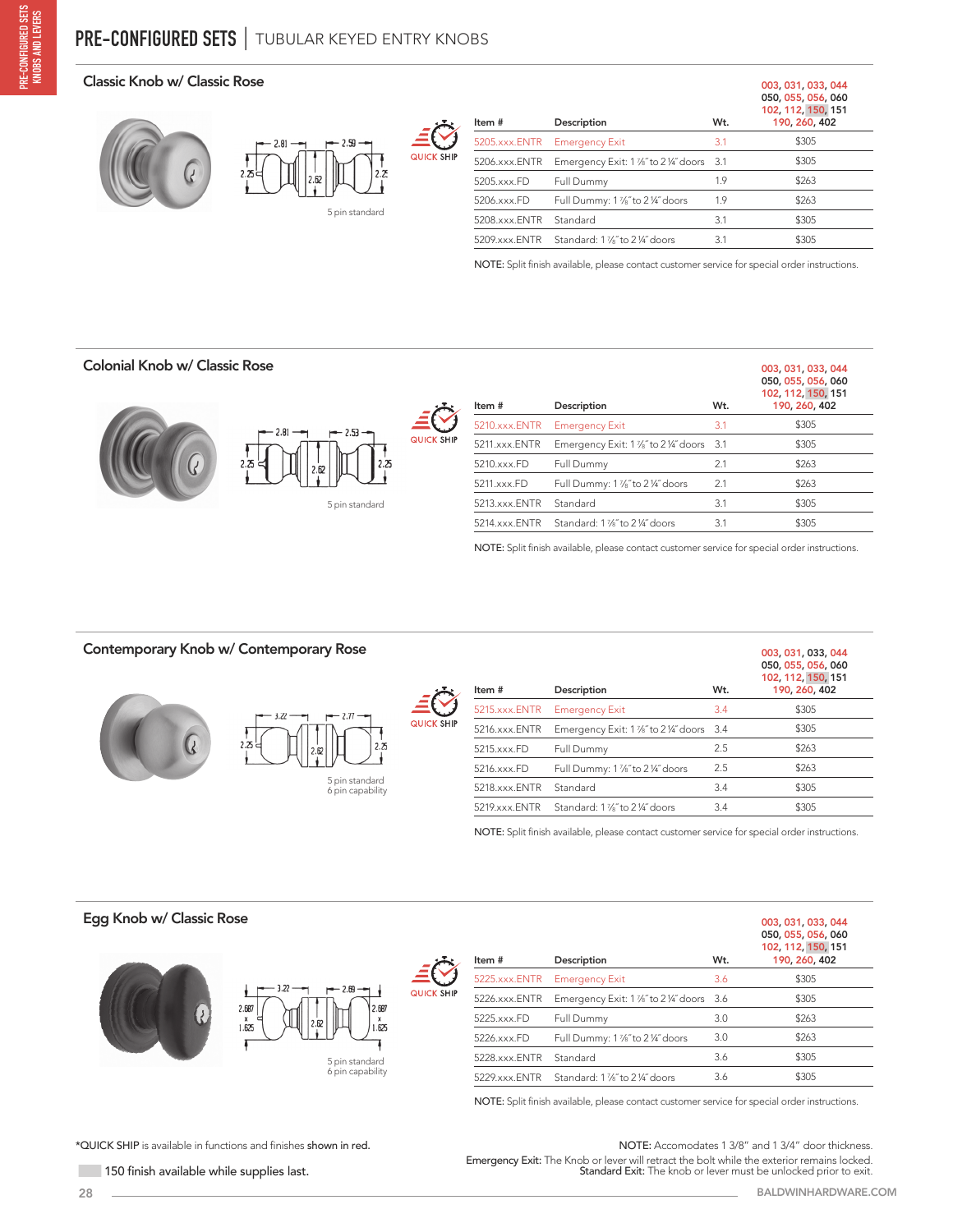# **PRE-CONFIGURED SETS** | TUBULAR KEYED ENTRY KNOBS

## Bethpage Knob w/ Bethpage Rose



| Item #        | Description                                             | W <sub>t</sub> . | 003, 031, 033, 044<br>050, 055, 056, 060<br>102, 112, 150, 151<br>190, 260, 402 |
|---------------|---------------------------------------------------------|------------------|---------------------------------------------------------------------------------|
| 5237.xxx.ENTR | <b>Emergency Exit</b>                                   | 3.6              | \$305                                                                           |
| 5238.xxx.ENTR | Emergency Exit: 1 1/ <sub>8</sub> " to 2 1/4" doors 3.6 |                  | \$305                                                                           |
| 5237.xxx.FD   | Full Dummy                                              | 3.0              | \$263                                                                           |
| 5238.xxx.FD   | Full Dummy: 1 1/ <sub>8</sub> " to 2 1/4" doors         | 3.0              | \$263                                                                           |
| 5239.xxx.ENTR | Standard                                                | 3.6              | \$305                                                                           |
| 5241.xxx.ENTR | Standard: 1 %" to 2 ¼" doors                            | 3.0              | \$305                                                                           |
|               |                                                         |                  |                                                                                 |

NOTE: Split finish available, please contact customer service for special order instructions.

#### Contemporary Knob w/ Round Rose



| Item #        | Description                                             | W <sub>t</sub> . | 003, 031, 033, 044<br>055, 056, 102, 112<br>150, 151, 190, 260 |
|---------------|---------------------------------------------------------|------------------|----------------------------------------------------------------|
| 5230.xxx.ENTR | <b>Emergency Exit</b>                                   | 3.6              | \$305                                                          |
| 5231.xxx.ENTR | Emergency Exit: 1 1/ <sub>8</sub> " to 2 1/4" doors 3.6 |                  | \$305                                                          |
| 5230.xxx.FD   | Full Dummy                                              | 3.0              | \$263                                                          |
| 5231.xxx.FD   | Full Dummy: 1 1/ <sub>8</sub> " to 2 1/4" doors         | 3.0              | \$263                                                          |
| 5233.xxx.ENTR | Standard                                                | 3.6              | \$305                                                          |
| 5234.xxx.ENTR | Standard: 1 1/8" to 2 1/4" doors                        | 3.0              | \$305                                                          |
|               |                                                         |                  |                                                                |

NOTE: Split finish available, please contact customer service for special order instructions.

### Contemporary Knob w/ Square Rose





|                 | 217/32<br>[64] |                    |  |
|-----------------|----------------|--------------------|--|
| 2 21/32<br>67.1 |                | 2 11/32<br>[59, 4] |  |

<sup>5</sup> pin capability

| Item#         | Description                                     | W <sub>t</sub> . | 003, 031, 033, 044<br>055, 056, 102, 112<br>150, 151, 190, 260 |
|---------------|-------------------------------------------------|------------------|----------------------------------------------------------------|
| 5250.xxx.ENTR | <b>Emergency Exit</b>                           | 4.3              | \$305                                                          |
| 5251.xxx.ENTR | Emergency Exit: 1 %" to 2 %" doors 4.3          |                  | \$305                                                          |
| 5250.xxx.FD   | Full Dummy                                      | 3.1              | \$263                                                          |
| 5251.xxx.FD   | Full Dummy: 1 1/ <sub>8</sub> " to 2 1/4" doors | 3.1              | \$263                                                          |
| 5253.xxx.ENTR | Standard                                        | 4.3              | \$305                                                          |
| 5254.xxx.ENTR | Standard: 1 1/ <sub>8</sub> " to 2 1/4" doors   | 4.3              | \$305                                                          |

NOTE: Split finish available, please contact customer service for special order instructions.

Emergency Exit: The Knob or lever will retract the bolt while the exterior remains locked. Standard Exit: The knob or lever must be unlocked prior to exit. NOTE: Accomodates 1 3/8" and 1 3/4" door thickness.

\*QUICK SHIP is available in functions and finishes shown in red.

150 finish available while supplies last.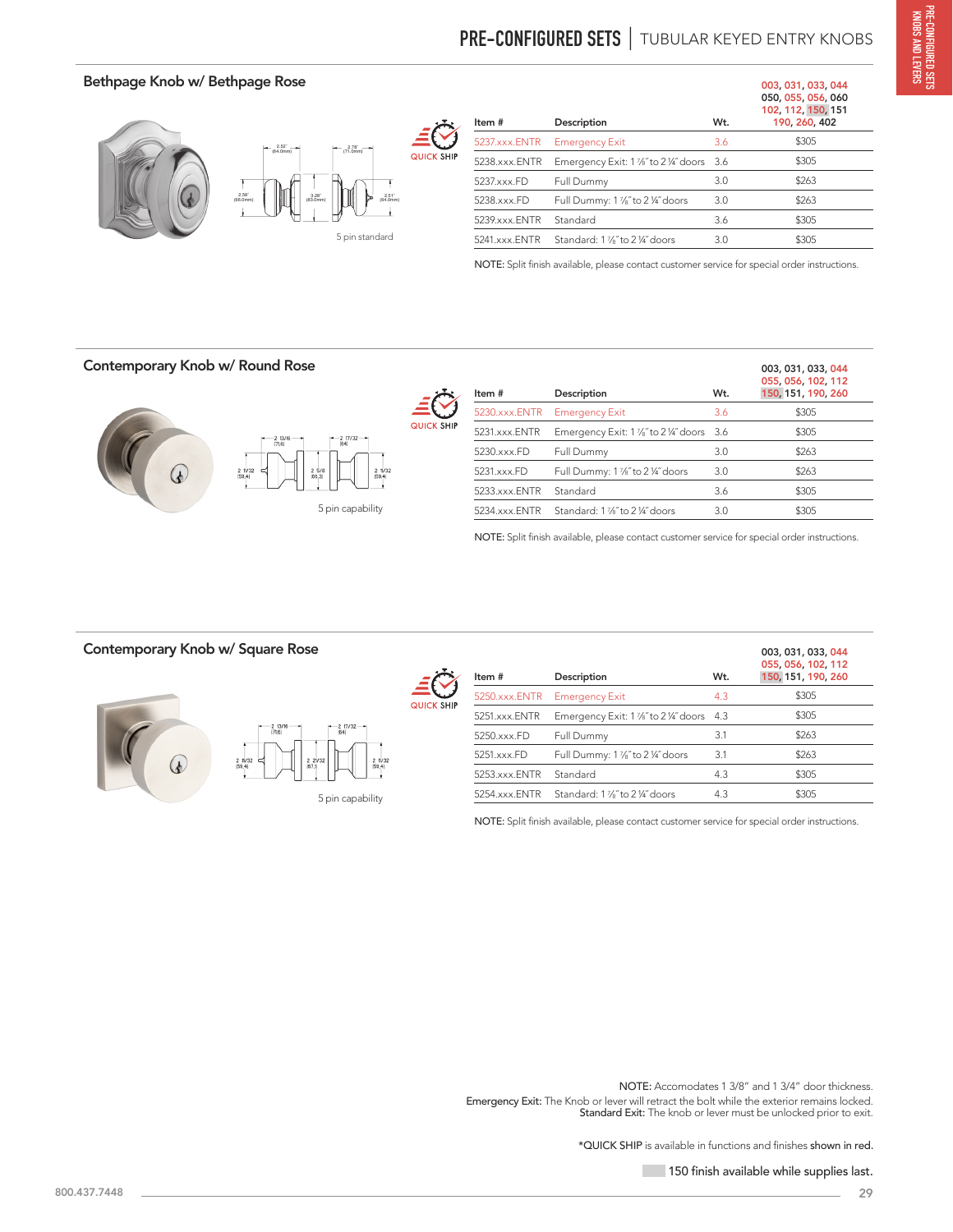#### Square Lever w/ Round Rose



5 pin standard 6 pin capability

| CK SH <b>I</b> P<br>u |
|-----------------------|

| Item #        | Description                                                             | Wt. | 003, 031, 033, 044<br>055, 056, 102, 112<br>150, 151, 190, 260 |
|---------------|-------------------------------------------------------------------------|-----|----------------------------------------------------------------|
| 5260.xxx.RENT | <b>RIGHT Hand Emergency Exit</b>                                        | 3.6 | \$305                                                          |
| 5260.xxx.LENT | <b>LEFT Hand Emergency Exit</b>                                         | 3.6 | \$305                                                          |
| 5261.xxx.RENT | RIGHT Hand Emergency Exit:<br>$1\frac{1}{2}$ to $2\frac{1}{4}$ doors    | 3.6 | \$305                                                          |
| 5261.xxx.LENT | <b>LEFT Hand Emergency Exit:</b><br>1 1/ <sub>8</sub> " to 2 1/4" doors | 3.6 | \$305                                                          |
| 5260.xxx.FD   | Full Dummy                                                              | 3.1 | \$263                                                          |
| 5261.xxx.FD   | Full Dummy: 1 %" to 2 ¼" doors                                          | 3.1 | \$263                                                          |
| 5263.xxx.RENT | RIGHT Hand Standard                                                     | 3.6 | \$305                                                          |
| 5263.xxx.LENT | <b>LEFT Hand Standard</b>                                               | 3.6 | \$305                                                          |
| 5264.xxx.RENT | RIGHT Hand Standard:<br>$1\frac{7}{8}$ to $2\frac{1}{4}$ doors          | 3.6 | \$305                                                          |
| 5264.xxx.LENT | LEFT Hand Standard: 1 %" to 2 %" doors 3.6                              |     | \$305                                                          |

NOTE: Split finish available, please contact customer service for special order instructions.

### Square Lever w/ Square Rose





| Item #        | Description                                                          | Wt. | 003, 031, 033, 044<br>055, 056, 102, 112<br>150, 151, 190, 260 |
|---------------|----------------------------------------------------------------------|-----|----------------------------------------------------------------|
| 5285.xxx.RENT | <b>RIGHT Hand Emergency Exit</b>                                     | 3.7 | \$305                                                          |
| 5285.xxx.LENT | <b>LEFT Hand Emergency Exit</b>                                      | 3.7 | \$305                                                          |
| 5286.xxx.RENT | RIGHT Hand Emergency Exit:<br>$1\frac{7}{8}$ to $2\frac{1}{4}$ doors | 3.7 | \$305                                                          |
| 5286.xxx.LENT | LEFT Hand Emergency Exit:<br>1 %" to 2 %" doors                      | 3.7 | \$305                                                          |
| 5285.xxx.FD   | Full Dummy                                                           | 3.2 | \$263                                                          |
| 5286.xxx.FD   | Full Dummy: 1 1/ <sub>6</sub> " to 2 1/4" doors                      | 3.2 | \$263                                                          |
| 5288.xxx.RENT | RIGHT Hand Standard                                                  | 3.7 | \$305                                                          |
| 5288.xxx.LENT | <b>LEFT Hand Standard</b>                                            | 3.7 | \$305                                                          |
| 5289.xxx.RENT | RIGHT Hand Standard:<br>1 %" to 2 ¼" doors                           | 3.7 | \$305                                                          |
| 5289.xxx.LENT | LEFT Hand Standard: 1 1/ <sub>8</sub> " to 2 1/4" doors              | 3.7 | \$305                                                          |

NOTE: Split finish available, please contact customer service for special order instructions.

#### Bethpage Lever w/ Bethpage Rose





| Item#            | Description                                                           | W <sub>t.</sub> | 003, 031, 033, 044<br>050, 055, 056, 060<br>102, 112, 150, 151<br>190, 260, 402 |
|------------------|-----------------------------------------------------------------------|-----------------|---------------------------------------------------------------------------------|
| $5237.xxx$ .RENT | <b>RIGHT Hand Emergency Exit</b>                                      | 3.9             | \$305                                                                           |
| 5237.xxx.LENT    | <b>LEFT Hand Emergency Exit</b>                                       | 3.9             | \$305                                                                           |
| 5238.xxx.RENT    | RIGHT Hand Emergency Exit:<br>$1\frac{7}{8}$ to 2 $\frac{1}{4}$ doors | 3.5             | \$305                                                                           |
| 5238.xxx.LENT    | LEFT Hand Emergency Exit:<br>1 %" to 2 %" doors                       | 3.5             | \$305                                                                           |
| 5237.xxx.LRFD    | Full Dummy                                                            | 3.0             | \$263                                                                           |
| 5238.xxx.LRFD    | Full Dummy: 1 1/ <sub>8</sub> " to 2 1/4" doors                       | 3.0             | \$263                                                                           |
| 5239 xxx RENT    | RIGHT Hand Standard                                                   | 3.9             | \$305                                                                           |
| 5239.xxx.LENT    | <b>LEFT Hand Standard</b>                                             | 3.9             | \$305                                                                           |
| 5241.xxx.RENT    | RIGHT Hand Standard:<br>$1\frac{7}{8}$ to 2 $\frac{1}{4}$ doors       | 3.5             | \$305                                                                           |
| 5241.xxx.LENT    | LEFT Hand Standard: 1 1/8" to 2 1/4" doors                            | 3.5             | \$305                                                                           |

NOTE: Split finish available, please contact customer service for special order instructions.

\*QUICK SHIP is available in functions and finishes shown in red.

150 finish available while supplies last.